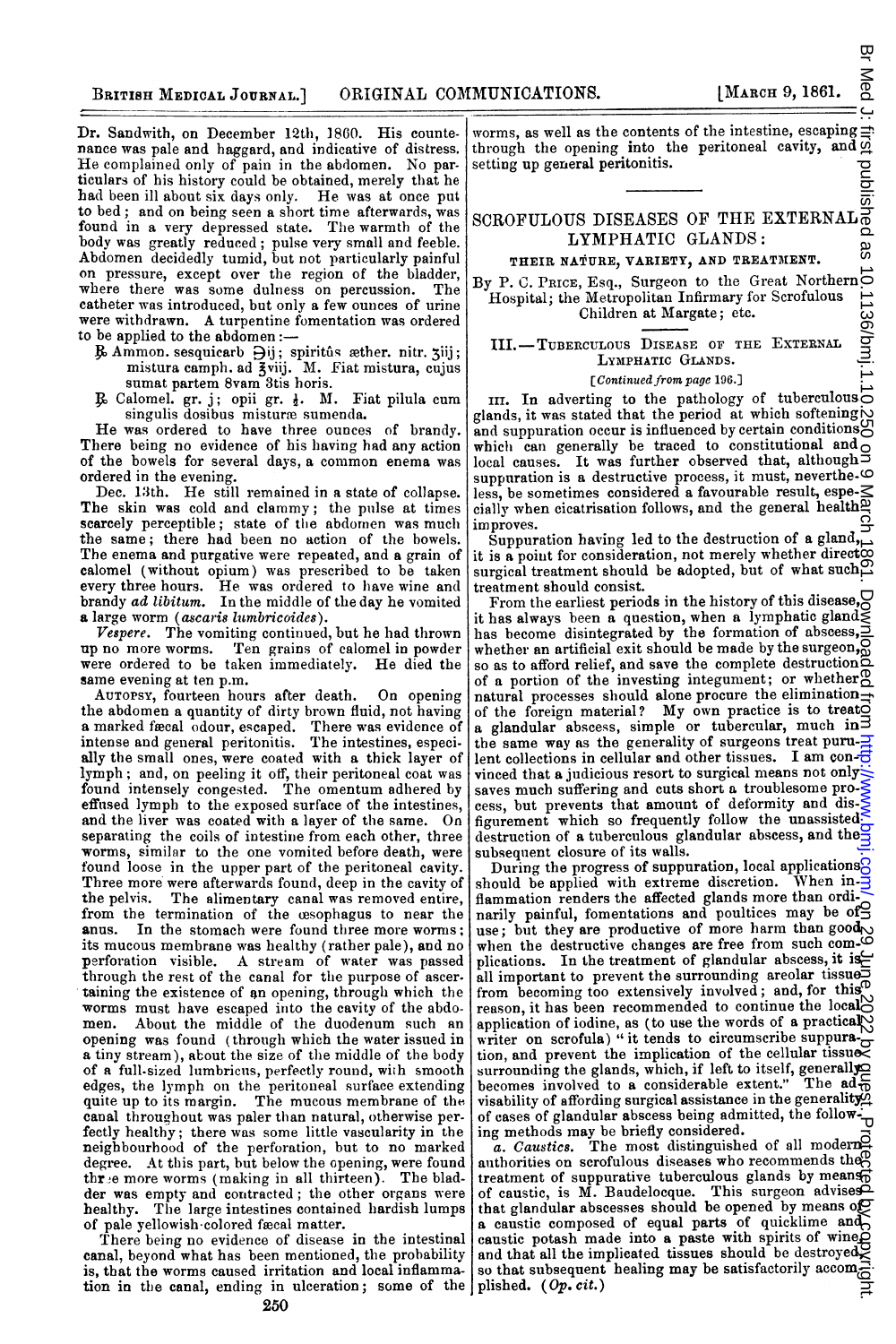Br Med J: first published as 10.1136/bm Br Med J. first published as 10.1136/bmj.1.10.250 on 9 March 1861. Downloaded from <http://www.bmj.com/> on 29 June 2022 by guest. Protected by copyright.  $\tilde{a}$ ဖ

opening suppurating glands, I have a decided objection; ease.<br>for I cannot believe that the surgeon is acting wisely in A lad, aged 10, was lately a patient under my care at for I cannot believe that the surgeon is acting wisely in A lad, aged 10, was lately a patient under my care at allowing the integument covering organs undergoing the Great Northern Hospital, on account of a tubercular allowing the integument covering organs undergoing such destruction to become so extensively involved. such destruction to become so extensively involved. gland situated at the lower part of the right side of the<br>Cases, however, occur where the aid of the surgeon will neck. At the time of his application, only the superfi-Cases, however, occur where the aid of the surgeon will neck. At the time of his application, only the superfi-<br>only be solicited at a period when wholesale destruction cial portion of the gland was involved in purulent de has advanced; and then the practice of M. Baudelocque will occasionally be of value. A somewhat modified will occasionally be of value. A somewhat modified made in the most depending part which allowed the Method of cauterisation, consisting in the limited de- escape of the fluid. In the course of three days, the struction of that portion of the skin which appears more wound, which was limited, healed, while a gradual but<br>particularly to sympathise with the deeper mischief, is marked diminution in size of the remaining portion of sometimes attended with beneficial results. I have often employed the potassa fusa to destroy the thinned and diseased integument covering a suppurating gland, in instances where a resort to other means has been declined, or deemed improper. As a rule, however, I be-<br>lieve that, unless the skin be extensively involved, caustic applications are of no decided benefit; but, on the con-<br>trary, disappointment frequently follows their inappro-

satisfactory method of evacuating the purulent contents of tubercular glands, is that by means of the knife. On this point, I think, the majority of surgeons, who have paid attention to the treatment of glandular affections, agree. But to enable the practice to be effective, not only as concerns the mere evacuation of the tubercular only as concerns the mere evacuation of the tubercular | occurrence of tortuous sinuses with hard, unhealthy,<br>matter, but the attainment of subsequent healing, and | and secreting edges, and, if these should ultimately hea attention should be paid to the following considerations:--Firstly. At what period is it most advisable ations :—Firstly. At what period is it most advisable | I may quote the following case, as indicating the ad-<br>to give exit to the tubercular matter? Secondly. What | vantages to be obtained from recourse to early and should be the nature and extent of the incision, and timely incisions into suppurating glands.<br>what subsequent treatment should be adopted to procure A young gentleman had suffered, wh what subsequent treatment should be adopted to procure <br>healing?<br>healing?<br>healing?

surgeons lean to the use of the knife in the treatment the neck. Softening and suppuration ensued, surgical<br>of glandular abscess, still an unanimity of opinion does assistance was too long delayed, and the result is that lancet till ulceration and other destructive processes have seriously undermined, not only the structures imhave seriously undermined, not only the structures im- the same side. Directly suppuration could be detected,<br>mediately implicated, but those which should not have I made a linear incision into the gland, and evacuated sorption of the fluid which has resulted from suppur-<br>ation of the greater portion of the affected gland, my ation of the greater portion of the affected gland, my One of the very worst cases which I have seen of own practice is to give an exit to it so soon as it can be neglected tuberculous glands, was admitted into the

at which the kinife should be used. Although fluctu- angry, and discharging ulcers at such parts at which ation may be detected, it by no means follows that the lymphatic glands had been allowed to suppurate and of the organ; and it then becomes a matter of moment whether the surgeon should not somewhat indefinitely postpone interfering, in the hope that the confined fluid | care and skill in the surgical treatment of suppurating<br>will be removed by absorption. Unnecessary delay is, | tubercular lymphatic glands. Although strongly ad-<br> giving exit to the pent-up matter, is productive of more harm than is generally admitted.

than probable that a timely incision, so soon as matter has | division of the implicated structures, no matter now<br>formed is the most judicious practice that can be adopted. | much involved, in preference to admitting furt

To the general use of caustics for the purpose of this practice may be seen from the details of the following<br>pening suppurating glands. I have a decided objection: case.

cial portion of the gland was involved in purulent detruction. Fluctuation being detected, an opening was marked diminution in size of the remaining portion of the gland had taken place.

Where only a single gland is affected, comparatively little difficulty will be experienced; but, unfortunately, it more often happens that a series of glands, either simultaneously or in succession, evince a proneness to pass more or less rapidly into suppuration. Cases of this description call for the closest attention of the trary, disappointment frequently follows their inappro- surgeon, who will have to watch narrowly that the<br>priate use. Skin does not become extensively implicated, by reab. The Knife. A much more precise, less painful, and  $\begin{bmatrix} \cos \theta & \sin \theta \\ \sin \theta & \sin \theta \end{bmatrix}$  the close continuity of the various diseased tisfactory method of evacuating the purulent contents glands.

The rapidity with which suppuration may take place<br>in instances of glandular tuberculosis has already been noticed, and the sad results which so often follow a ne-<br>glect of local treatment are too plainly evidenced by the the least possible disfigurement, it is all important that  $\frac{1}{2}$  by the disfiguring cicatrices which remain till the skill of  $\frac{1}{2}$  attention should be paid to the following consider- the surgeon is called into re

healing ?<br>Although, as before stated, the majority of modern lymphatic glands, situated near the middle and front of of glandular abscess, still an unanimity of opinion does assistance was too long delayed, and the result is that not exist concerning the period at which it should be the part is now disfigured by unsightly scars. When he called into requisition. Some authorities are in favour had arrived at the age of eleven years, he experienced  $\epsilon$  of early incisions, and some postpone a recourse to the another attack of tubercular inflammation of the of early incisions, and some postpone a recourse to the another attack of tubercular inflammation of the lymbeen allowed to become more than sympathetically in-<br>cluded. When there appears no probability of the ab-<br>justed, after sponging out its interior; and complete justed, after sponging out its interior; and complete  $\frac{3}{5}$  union ensued. No perceptible cicatrix resulted.

own practice is to give an exit to it so soon as it can be discussed. Cherry, at Margate, about two years since.  $\bigcirc$  clearly appreciated, and before the covering integuments  $\bigcirc$  The patient was a little girl, about 6 have had time to become seriously involved. The patient was a little girl, about 6 years of age. Not<br>But it is not always easy to decide on the exact period only did the face and neck present one mass of indurated, entire gland is involved in suppuration. Very commonly ulcerate, but at the armpits, groins, and bends of the  $\overline{\phi}$  the suppurative process is limited to the circumference elbows, the same piteous condition existed. Th elbows, the same piteous condition existed. This is by  $\infty$  no means a solitary instance of the lamentable results  $\infty$ which I have known to accrue from a want of judicious  $\frac{10}{2}$  care and skill in the surgical treatment of suppurating  $Q$ however, often fraught with mischief, and I believe that vising a resort to the knife for the purpose of  $\Xi$ <br>a lesitating and uncertain policy, as to the expediency of evacuating the contents of a tubercular gland so soo harm than is generally admitted.<br>Although, as a rule, no definite plan can be enforced thinning has injured the integument covering the<br>for the surgical treatment of such cases, still it is more diseased organ, yet I still tion of the gland less seriously affected to undergo moderately early incision, the edges of the wound assume S<br>further destruction be oftentimes lessened, but it will be a strictly tuberculous condition. I have frequently further destruction be oftentimes lessened, but it will be | a strictly tuberculous condition. I have frequently  $ex-\overline{y}$  placed in a much more satisfactory state for regaining | perienced such a result; but have general placed in a much more satisfactory state for regaining | perienced such a result; but have generally considered<br>its normal conditions and functions. The advantages of | that, had ulceration been allowed to proceed, the amo